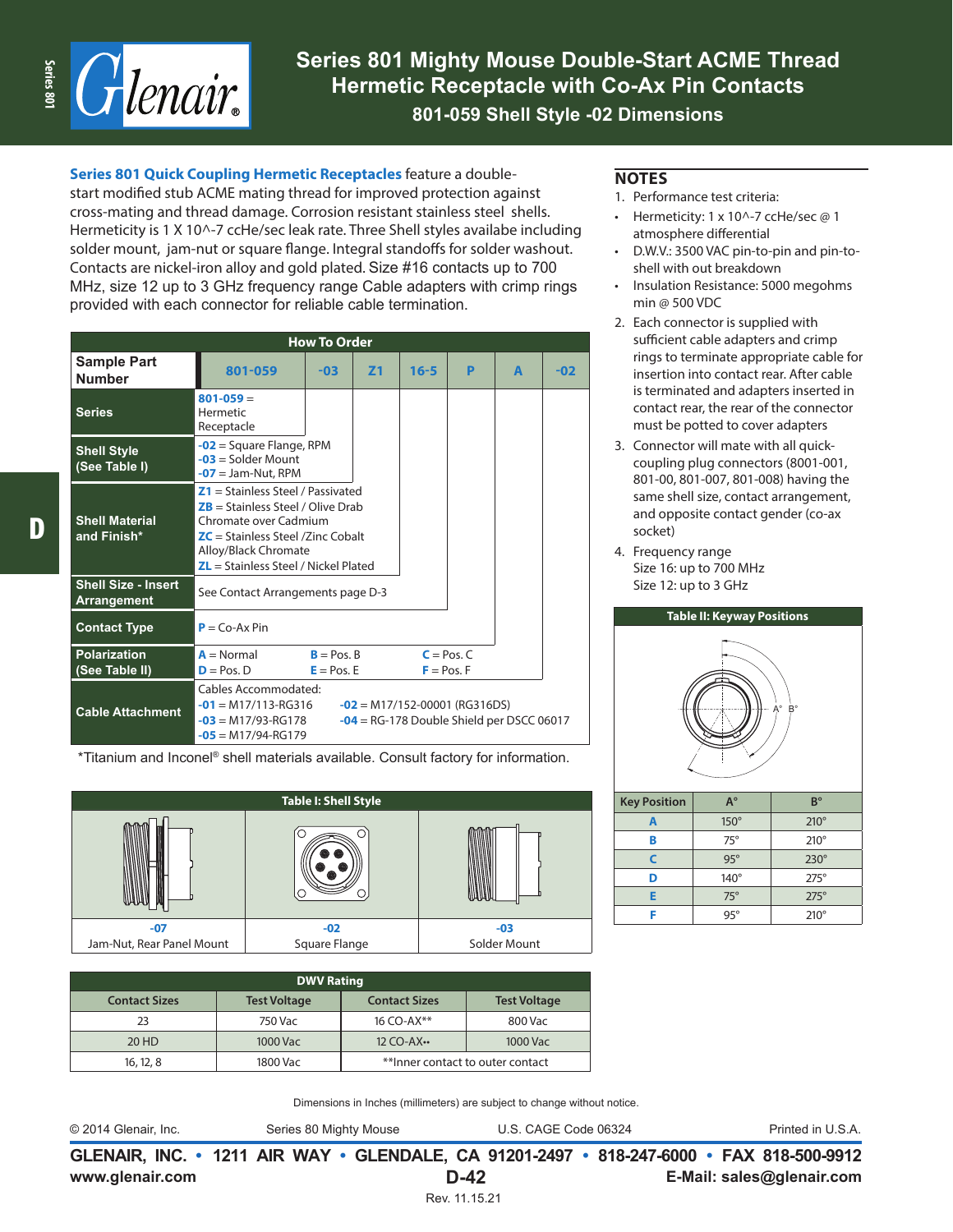

## *Square flange receptacle - shell style 02*



| <b>Dimensions</b> |                         |               |                                   |               |              |  |  |
|-------------------|-------------------------|---------------|-----------------------------------|---------------|--------------|--|--|
| Shell Size        | B<br><b>Thread</b>      | ØC            | D Sq<br>$\pm .003$ ( $\pm 0.08$ ) | ØN            | ØP           |  |  |
| 6                 | .3750-.05P-.1L-2A       | .750 (19.05)  | .590 (14.99)                      | .330(8.38)    | .236(5.99)   |  |  |
| $\overline{7}$    | .4375-.05P-.1L-2A       | .850(21.59)   | .650(16.51)                       | .432 (10.97)  | .324(8.23)   |  |  |
| 8                 | .5000-.05P-.1L-2A       | .938 (23.83)  | .712 (18.08)                      | .493 (12.52)  | .390(9.91)   |  |  |
| 9                 | .5625-.05P-.1L-2A       | 1.125(28.58)  | .850(21.59)                       | .551(14.00)   | .444 (11.28) |  |  |
| 10                | .6250-.05P-.1L-2A       | 1.188 (30.18) | .890(22.61)                       | .620(15.75)   | .520 (13.21) |  |  |
| 11                | .6875-.05P-.1L-2A       | 1.250 (31.75) | .935(23.75)                       | .662(16.81)   | .557(14.15)  |  |  |
| 13                | .8125-.1P-.2L-2A        | 1.375 (34.92) | 1.030(26.16)                      | .703 (17.86)  | .596 (15.14) |  |  |
| 16                | $1.0000 - 1P - 2L - 2A$ | 1.625 (41.28) | 1.219 (30.96)                     | .863(21.92)   | .756 (19.20) |  |  |
| 17                | 1.0625-.1p-.2l-2a       | 1.700 (43.18) | 1.280 (32.51)                     | .912(23.16)   | .805(20.45)  |  |  |
| 19                | 1.8750-.1p-.2l-2a       | 1.900 (48.26) | 1.432 (36.37)                     | 1.018 (25.86) | .910(23.11)  |  |  |
| 21                | 1.3125-.1p-.2l-2a       | 2.100 (53.34) | 1.565 (39.75)                     | 1.170 (29.72) | 1.061(26.95) |  |  |

## Material / finish

- Shell, jam-nut: 304L CRES / passivated or plated
- Contacts, hermetic: Nickel alloy / gold plate
- Contacts, cable adapter: copper alloy / gold plate
- Insulator, hermetic: full glass / N.A.
- Insulator, Co-Ax: rigid dielectric / N.A.
- Seals, O-rings: fluorosilicone blend / N.A



Dimensions in Inches (millimeters) are subject to change without notice.

© 2014 Glenair, Inc. Series 80 Mighty Mouse U.S. CAGE Code 06324 Printed in U.S.A.

**www.glenair.com E-Mail: sales@glenair.com GLENAIR, INC. • 1211 AIR WAY • GLENDALE, CA 91201-2497 • 818-247-6000 • FAX 818-500-9912 D-43** Rev. 05.23.19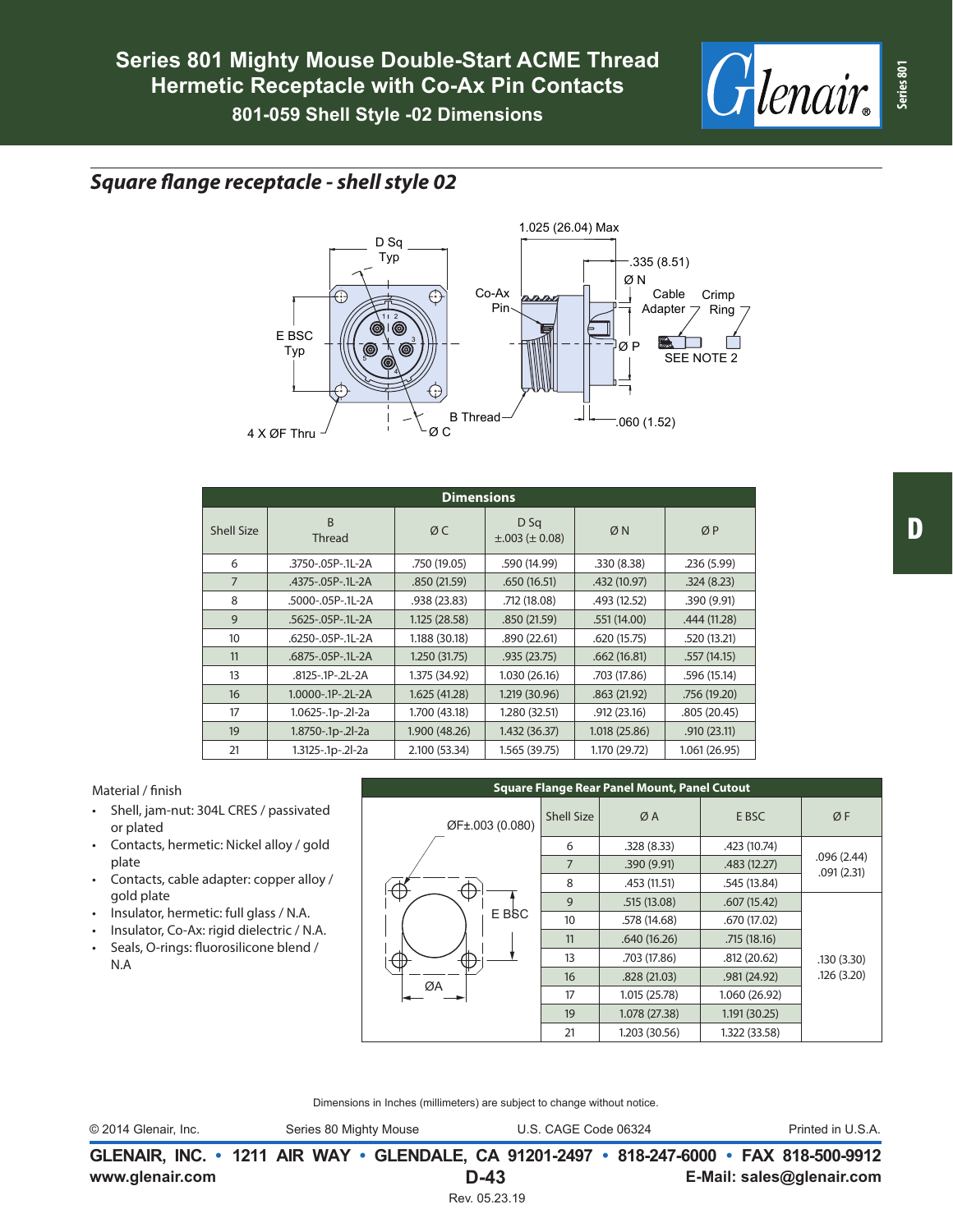

## *Solder mount receptacle - shell style 03*







| <b>Dimensions</b>           |                                           |                         |               |                           |  |  |
|-----------------------------|-------------------------------------------|-------------------------|---------------|---------------------------|--|--|
| <b>Shell</b><br><b>Size</b> | <sub>B</sub><br><b>Thread</b><br>ØN<br>ØA |                         |               | ØM<br><b>Panel Cutout</b> |  |  |
| 6                           | .455 (11.56)                              | .3750-.05P-.1L-2A       | .330(8.38)    | .448 (11.38)              |  |  |
| $\overline{7}$              | .520(13.21)                               | .4375-.05P-.1L-2A       | .432 (10.97)  | .573(14.55)               |  |  |
| 8                           | .580 (14.73)                              | .5000-.05P-.1L-2A       | .493 (12.52)  | .573 (14.55)              |  |  |
| 9                           | .645(16.38)                               | .5625-.05P-.1L-2A       | .551(14.00)   | .635(16.13)               |  |  |
| 10                          | .705 (17.91)                              | .6250-.05P-.1L-2A       | .620(15.75)   | .698 (17.73)              |  |  |
| 11                          | .770 (19.56)                              | .6875-.05P-.1L-2A       | .662(16.81)   | .760 (19.30)              |  |  |
| 13                          | .895 (22.73)                              | .8125-.1P-.2L-2A        | .703 (17.86)  | .885 (22.48)              |  |  |
| 16                          | 1.080(27.43)                              | $1.0000 - 1P - 2L - 2A$ | .863(21.92)   | 1.075(27.30)              |  |  |
| 17                          | 1.145 (29.08)                             | 1.0625-.1p-.2l-2a       | .912(23.16)   | 1.135 (28.83)             |  |  |
| 19                          | 1.283 (32.59)                             | 1.8750-.1p-.2l-2a       | 1.018 (25.86) | 1.260 (32.00)             |  |  |
| 21                          | 1.415 (35.94)                             | 1.3125-.1p-.2l-2a       | 1.170 (29.72) | 1.385 (35.18)             |  |  |

Material / finish

- Shell: stainless steel / passivated or plated
- Contacts, hermetic: Nickel alloy / gold plate
- Contacts, cable adapter: copper alloy / gold plate
- Insulator, hermetic: full glass / N.A.
- Insulator, co-ax: rigid dielectric / N.A.
- Seals, O-rings: fluorosilicone blend / N.A

Dimensions in Inches (millimeters) are subject to change without notice.

© 2014 Glenair, Inc. Series 80 Mighty Mouse U.S. CAGE Code 06324 Printed in U.S.A.

**www.glenair.com E-Mail: sales@glenair.com GLENAIR, INC. • 1211 AIR WAY • GLENDALE, CA 91201-2497 • 818-247-6000 • FAX 818-500-9912 D-44**

Rev. 05.23.19